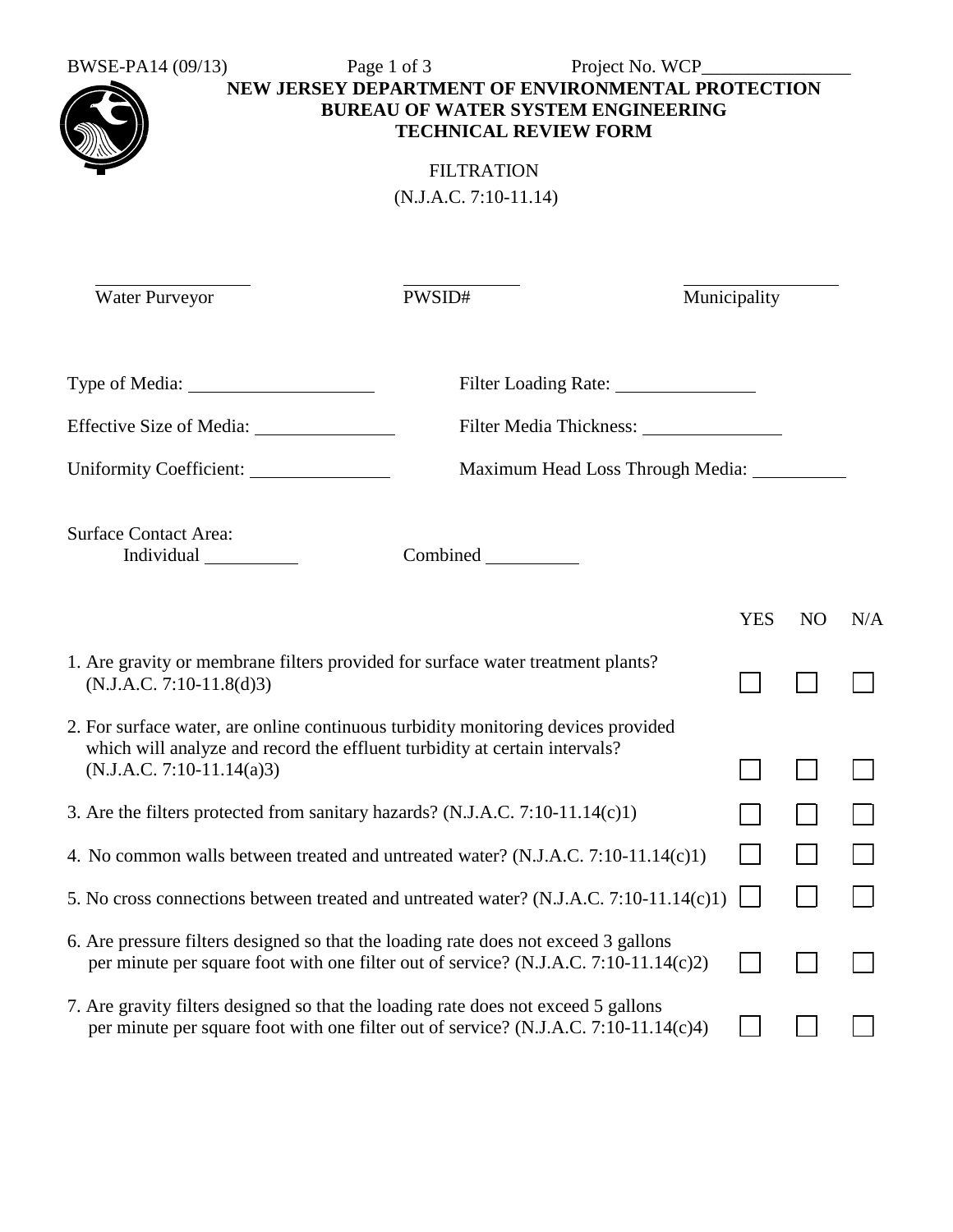|                                                                                                                                                     | <b>YES</b> | N <sub>O</sub> | N/A |
|-----------------------------------------------------------------------------------------------------------------------------------------------------|------------|----------------|-----|
| 8. Is the effective size no greater than 0.55 mm for rounded particles?<br>$(N.J.A.C. 7:10-11.14(c)5i)$                                             |            |                |     |
| 9. Is the effective size no greater than 0.45 mm for angular particles?<br>$(N.J.A.C. 7:10-11.14(c)5ii)$                                            |            |                |     |
| 10. Is the uniformity coefficient no greater than 1.6?(N.J.A.C. 7:10-11.14(c)5iii)                                                                  |            |                |     |
| 11. Is the thickness of the filter media at least 24 inches?<br>$(N.J.A.C. 7:10-11.14(c)5iv)$                                                       |            |                |     |
| 12. Is the maximum head loss through the filters no greater than 8 feet of water?<br>$(N.J.A.C. 7:10-11.14(c)5v)$                                   |            |                |     |
| 13. Are regulating valves provided to control the filtration rates?<br>$(N.J.A.C. 7:10-11.14(c)6)$                                                  |            |                |     |
| 14. For dual media filters, is the sand bed a minimum of 12 inches thick?<br>$(N.J.A.C. 7:10-11.14(c)7)$                                            |            |                |     |
| 15. Is at least 12 inches of graded gravel placed over the underdrains?<br>$(N.J.A.C. 7:10-11.14(c)8)$                                              |            |                |     |
| 16. Is each filter provided with equipment to facilitate cleaning and placing or<br>replacement of the filter media? (N.J.A.C. 7:10-11.14(d)        |            |                |     |
| 17. Is filtered water used for backwashing? (N.J.A.C. 7:10-11.14(e)1)                                                                               |            |                |     |
| 18. Is the backwash rate at least 15 gallons per minute per square foot?<br>$(N.J.A.C. 7:10-11.14(e)2)$                                             |            |                |     |
| 19. Does the backwash process allow for a minimum of 30% expansion of the<br>filter media? (N.J.A.C. 7:10-11.14(e)2)                                |            |                |     |
| 20. Are reduced pressure zone backflow preventers provided to prevent back<br>siphonage of the filter surface wash water? (N.J.A.C. 7:10-11.14(e)3) |            |                |     |
| 21. Is backwash waters discharged in accordance with NJPDES requirements?<br>(N.J.A.C. 7:10-11.14(e)4) NJPDES Permit Number:                        |            |                |     |